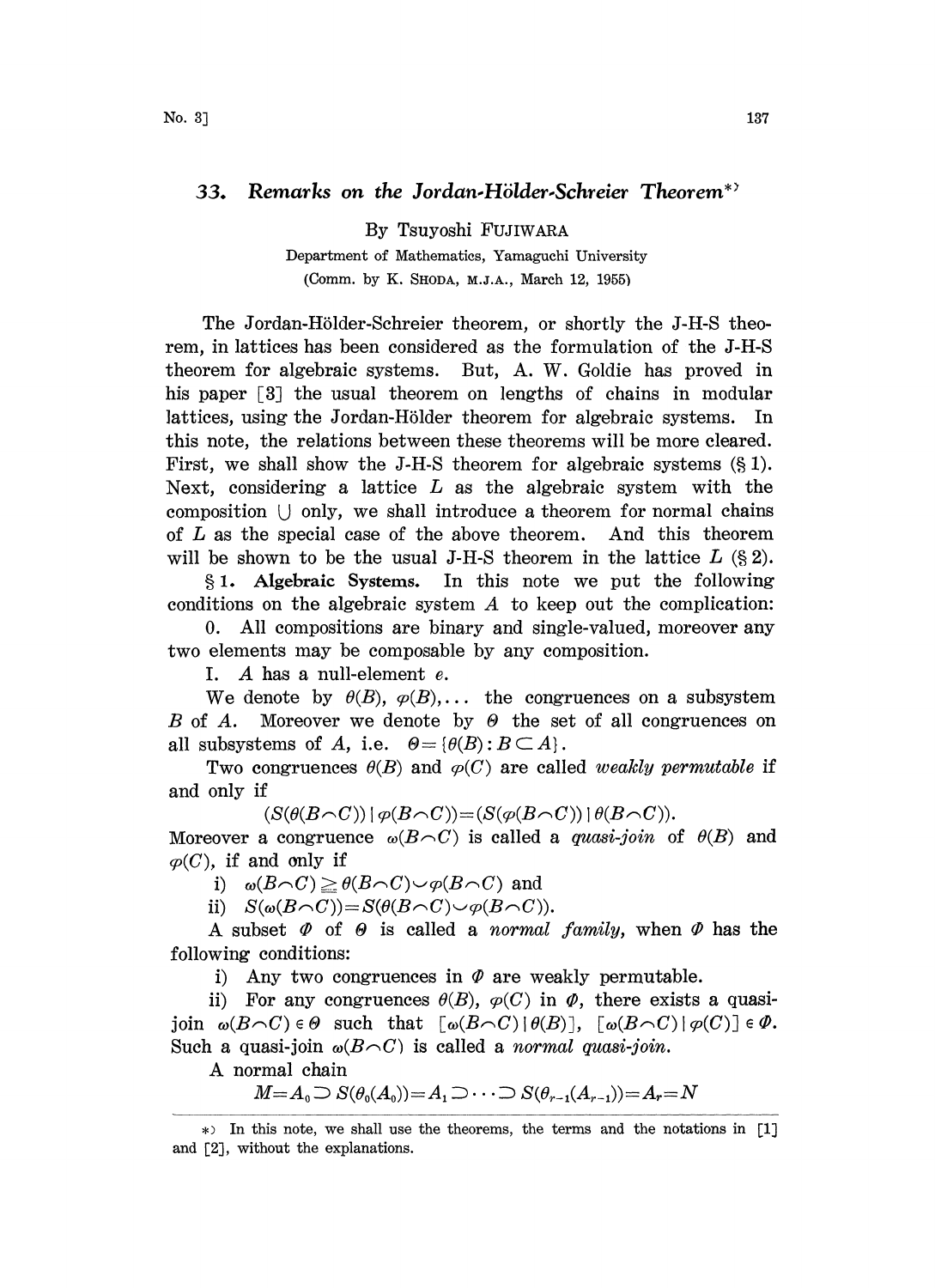138 T. FUJIWARA, T. FUJIWARA.

is called an  $(M, N)$ - $\varphi$ -normal chain, when any  $\theta_i(A_i)$  is a congruence in a given normal family  $\varphi$ .

Theorem <sup>1</sup> (Schreier theorem for algebraic systems). Let  $M=A_0\supset S(\theta_0(A_0))=A_1\supset \cdots \supset S(\theta_{r-1}(A_{r-1}))=A_r=N$  and  $M=B_0\supset S(\varphi_0(B_0))=B_1\supset \cdots \supset S(\varphi_{s-1}(B_{s-1}))=B_s=N$ 

be any two  $(M, N)$ -P-normal chains. Then these chains can be refined by interpolation of terms  $A_{i,j} = (A_i \cap B_j | \theta_i(A_i)) = S([\omega_{i,j-1}(A_i \cap B_{j-1})])$  $\theta_i(A_i)(A_{i,j-1})$  and  $B_{i,j} = (A_i \cap B_j | \varphi_j(B_j)) = S([\omega_{i-1,j}(A_{i-1} \cap B_j) | \varphi_j(B_j))]$  $(B_{i-1,j})$  such that

 $A_{i,j}/\lceil \omega_{i,j}(A_i \cap B_j) \rceil \theta_i(A_i) \rceil \simeq B_{i,j}/\lceil \omega_{i,j}(A_i \cap B_j) \rceil \varphi_j(B_j) \rceil,$ where  $\omega_{i,j}(A_i \cap B_j)$  are normal quasi-joins of  $\theta_i(A_i)$  and  $\varphi_j(B_j)$  respectively.

Proof. This theorem may be obtained by the same way as the proof of Theorem 7 in  $[2]$ .

§ 2. Lattices and J-systems. Hereafter we assume that a lattice L has the least element  $0$  to keep out the complication. A lattice L is called a J-system, when L is considered as a algebraic system with the composition  $\cup$  only. And the element 0 is considered as the null-element of the J-system  $L$ . A *J-congruence* means a congruence on a J-system, and an ideal means an ideal of lattices in the usual sense.

By Definition 1 and Theorem 1 in  $\lceil 2 \rceil$ , any ideal of the J-system L is a normal sub-J-system, and conversely. Moreover the lower-Jcongruence  $\theta$  with respect to a normal sub-J-system N is defined by  $x \stackrel{\circ}{\sim} y \stackrel{\rightarrow}{\sim} \mathcal{I}n \in N$ :  $n \sim x=n \sim y$ . In particular when N is a principal ideal  $n/0$ ,  $\theta$  is defined by  $x \stackrel{\theta}{\sim} y \stackrel{\rightarrow}{\sim} n \sim x = n \sim y$ .

A lower-J-congruence  $\theta$  which is defined on a sub-J-system  $m/0$ and whose normal sub-J-system is  $n/0$ , is called an  $(m/0, n/0)$ -congruence. In particular when n is  $m/0$ -modular,  $\theta$  is called a modular  $(m/0, n/0)$ -congruence, or simply a modular congruence.

**Lemma 1.** Let  $\theta$  be an  $(m/0, n/0)$ -congruence. Then the quotient  $m/n$  is a representative system of the residue classes of  $m/0$  with respect to  $\theta$ , and  $(m/0)/\theta$  is join-isomorphic to the quotient  $m/n$ .

*Proof.* Let  $x \in m/0$ . Then  $n \vee x=n \vee (n \vee x)$ , i.e.  $x \stackrel{\theta}{\sim} n \vee x$ . Hence any class contains an element of  $m/n$ . On the other hand, let  $x, y \in m/n$  and  $x \neq y$ . Then  $n \vee x=x\neq y=n \vee y$ . Hence x and y are not contained in a same class. Therefore  $m/n$  is a representative system of the residue classes, and  $(m/0)/\theta$  is join-isomorphic to the quotient m/n.

**Lemma 2.** Let  $\theta(m/0)$  be a modular  $(m/0, n/0)$ -congruence, and a contained in L. Then  $\theta(m\cap a/0)$  is a modular  $(m\cap a/0,n\cap a/0)$ congruence.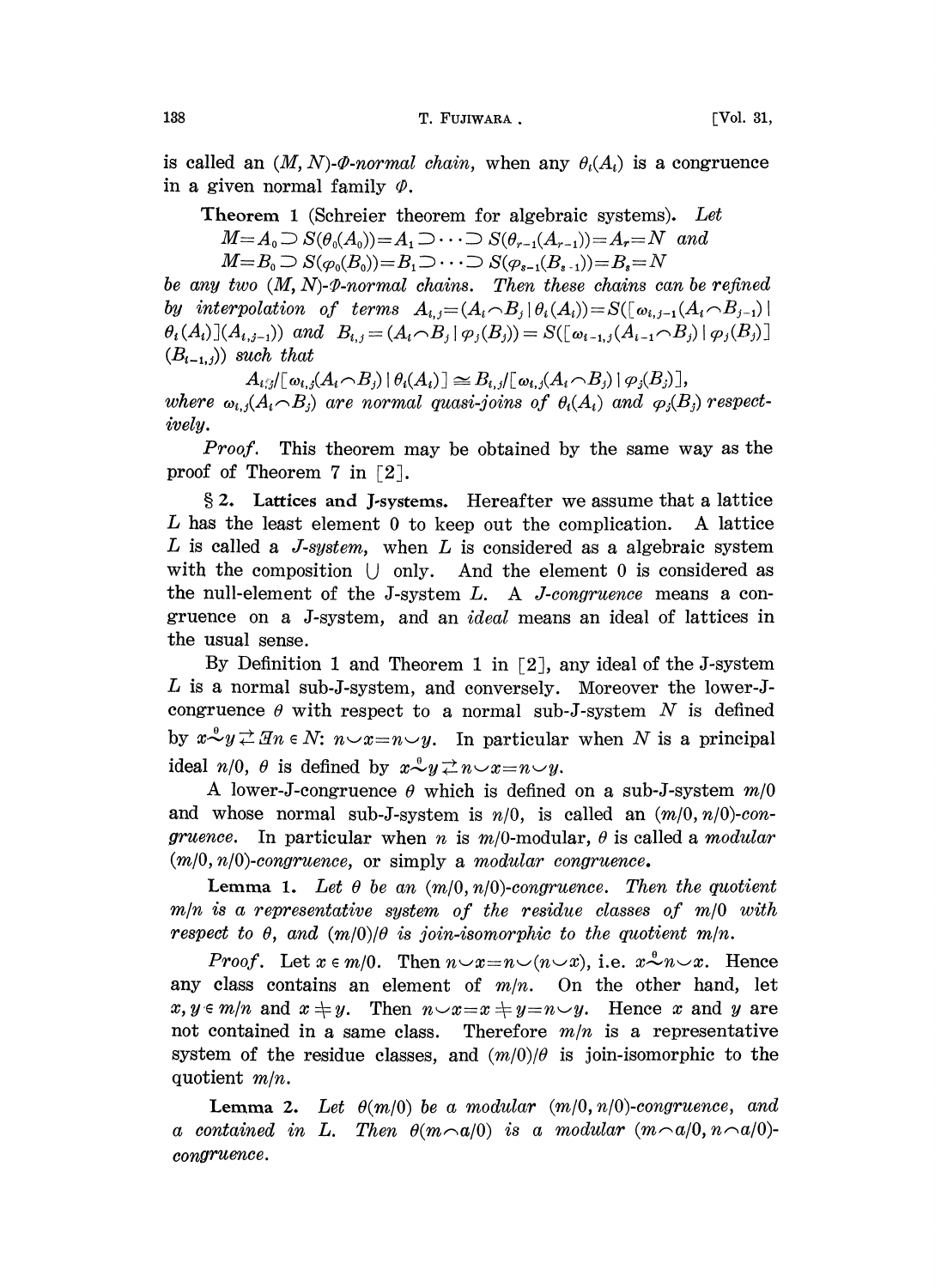*Proof.*  $n \sim a/0$  is evidently the normal sub-J-system with respect to  $\theta(m \cap a/0)$ , and by Theorem 2 in [1],  $n \cap a$  is  $m \cap a/0$ -modular. Hence  $\theta(m \cap a/0) \geq$  the modular  $(m \cap a/0, n \cap a/0)$ -congruence  $\varphi$ . On the other hand, let  $x, y \in m \cap a/0$  and  $x \stackrel{\circ}{\sim} y$ . Then  $n \sim x = n \sim y$ . Hence  $(m \cap a) \cap (n \cup x) = (m \cap a) \cap (n \cup y)$ . By the m/0-modularity of n, we get  $(m \neg a \neg n) \neg x = (m \neg a \neg n) \neg y$ . Hence  $(n \neg a) \neg x = (n \neg a) \neg y$ , i.e.  $x \mathcal{L} y$ . Hence  $\theta(m \cap a/0) \leq \varphi$ . Therefore  $\theta(m \cap a/0)$  is the modular  $(m \neg a/0, n \neg a/0)$ -congruence  $\varphi$ .

**Lemma 3.** Let  $\theta$  be a modular  $(m/0, a/0)$ -congruence, and  $\varphi$  a modular  $(m/0, b/0)$ -congruence. Then  $(S(\theta) \mid \varphi) = (S(\varphi) \mid \theta) = a \vee b/0$ .

*Proof.* Let  $x \in (S(\theta)|\varphi)$ . Then there exists  $a' \in S(\theta) = a/0$  such that  $b\rightarrow x=b\rightarrow a'$ . Hence by  $b\rightarrow a' \leq b\rightarrow a$ , we get  $x \in a\rightarrow b/0$ . Conversely, let  $y \in a \cup b/0$ . Then by the m/0-modularity of a, we get  $((b\smile y)\!\sim\!a)\smile b\!\!=\!(b\smile y)\!\sim\!(a\smile b)\!=\!b\smile y$ . Hence  $y\mathscr{L}(b\smile y)\!\sim\!a\!\in\!a/0\!=\!S(\theta)$ , i.e.  $y \in (S(\theta) | \varphi)$ . Therefore we get  $(S(\theta) | \varphi) = a \cup b/0$ . Similarly we get  $(S(\varphi) | \theta) = a \smile b/0$ .

Lemma 4. The set  $\varPsi$  of all modular congruences forms a normal family. In other words, let  $\theta(m/0)$  be a modular  $(m/0, a/0)$ -congruence, and  $\varphi(m'|0)$  a modular  $(m'|0, a'|0)$ -congruence. If  $\omega(m\cap m'|0)$  $=\theta(m\cap m'/0)\smile_{\varphi}(m\cap m'/0)$ , then  $\lceil \omega(m\cap m'/0) \rceil \theta(m/0)$  is a modular  $((m\cap m')\cup a/0, (m\cap a')\cup a/0)$ -congruence, and  $\lceil \omega(m\cap m'/0) \rceil \varphi(m'/0)$  is a modular  $((m\cap m')\backsim a'/0, (m'\cap a)\backsim a'/0)$ -congruence.

*Proof.* By Lemma 2,  $\theta(m\sim m'/0)$  is a modular  $(m\sim m'/0, m'\sim a/0)$ congruence. Similarly  $\varphi(m\cap m'|0)$  is a modular  $(m\cap m'|0, m\cap a'|0)$ congruence. By Lemma 3,  $\omega(m\sim m'/0)$  is a quasi-join of  $\theta(m/0)$  and  $\varphi(m'|0)$ . By Theorem 4 in [2] and Theorem 5 in [1],  $\omega(m\sim m'|0)$ is a modular  $(m \neg m' / 0, (m' \neg a) \vee (m \neg a') / 0$ -congruence.

Now we shall prove that  $\lceil \omega(m\eta/m/0) \rceil \theta(m/0)$  is a modular  $((m \n< m') \n< a/0, (m \n< a') \n< a/0$ -congruence  $\psi$ . First, by the  $m/0$ modularity of a,  $\lceil \omega(m\sim m'/0) | \theta(m/0) \rceil$  is defined on  $(m\sim m') \sim a/0$ and its normal sub-J-system is  $(m \neg a') \neg a/0$ . Moreover by the  $m\sim m'/0$ -modularity of  $(m'\sim a)\smile(m\sim a')$ , it is clear that  $(m\sim a')\smile a$ is  $(m \cap m') \sim a/0$ -modular. Hence  $\lceil \omega(m \cap m'/0) \rceil \theta(m/0) \rceil \geq b$  the modular congruence  $\psi$ . On the other hand, let x and y be congruent by  $\lceil \omega(m\cap m^{\prime}/0) \rceil$  (*m*/0). Then by the *m*/0-modularity of a and Theorem 1 in  $\lceil 1 \rceil$ , we get

(\*) 
$$
[(x \smile a) \neg(m \neg m')] \smile a = x \smile a.
$$

Hence  $x^{\mathcal{S}}(x\smile a)\!\frown\!(m\!\frown\!m')$ . Similarly  $y^{\mathcal{S}}(y\smile a)\frown(m\!\frown\!m')$ . Hence  $(x\smile a)\smile(m\smile m')$  and  $(y\smile a)\smile(m\smile m')$  are congruent by  $\lceil \omega(m\smile m')\rceil$  $\theta(m/0)$  and contained in the domain of  $\omega(m\sim m'/0)$ . Therefore  $(x\smile a)\smile(m\smile m')$  and  $(y\smile a)\smile(m\smile m')$  are congruent by  $\omega(m\smile m'/0)$ , i.e.